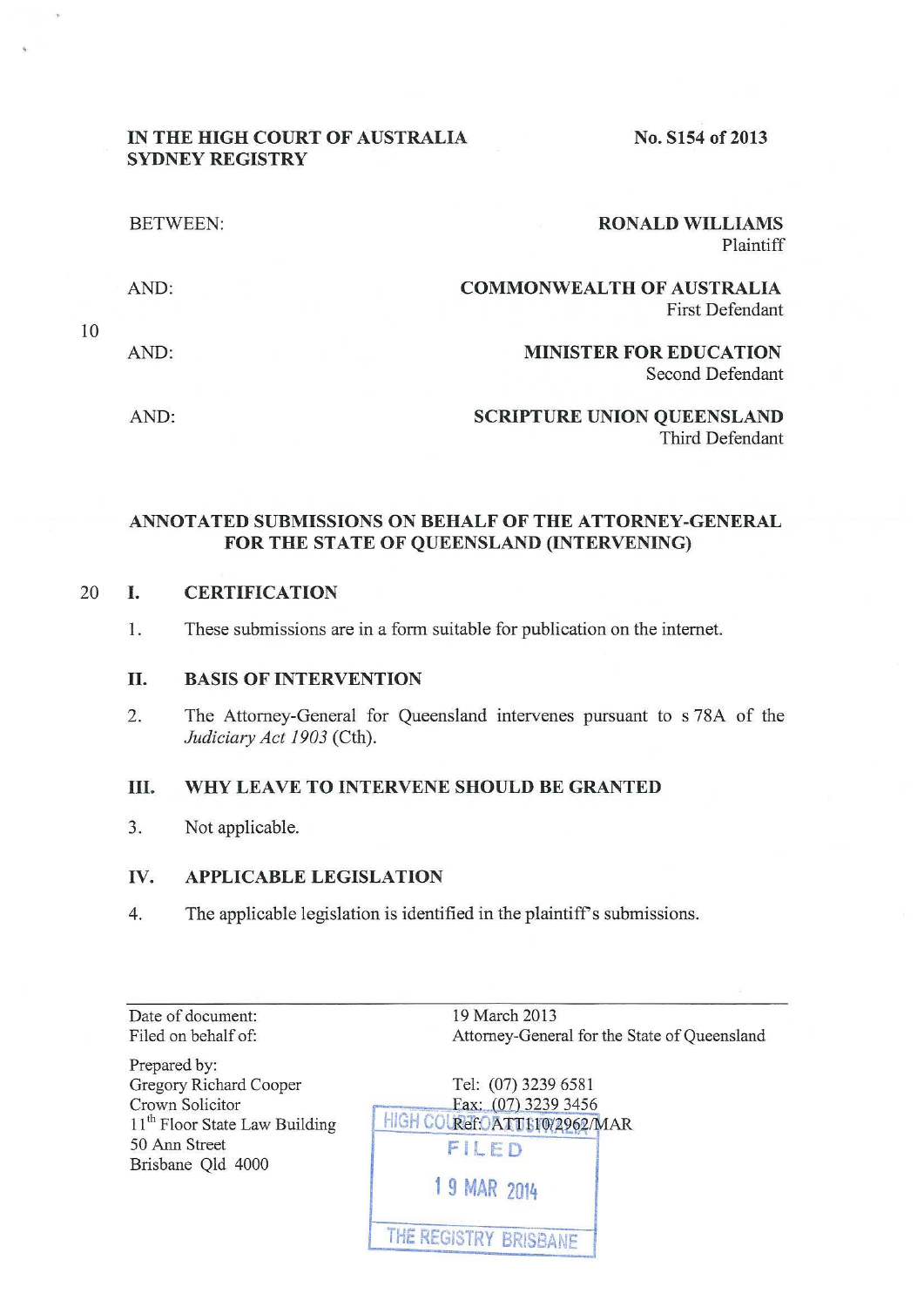### **V. ARGUMENT**

### (a) **Summary**

- 5. The Attorney-General for the State of Queensland adopts the submissions of the plaintiff and the Attorneys-General for New South Wales, Victoria and South Australia<sup>1</sup> regarding the effect of *Appropriation Act (No.1) 2011-2012* (Cth) and later Appropriation Acts. For the reasons outlined in those submissions, those Acts did not provide any authority for entry into the funding agreement with Scripture Union Queensland ('SUQ') dated 21 December 2011 or the making of subsequent variations of that agreement.
- 10
- 6. The Attorney-General further submits that:
	- (a) s 32B of the *Financial Management and Accountability Act 1997* (Cth) ('the FMA Act') validly authorises the making, variation and administration of arrangements if those actions fall within one or more heads of Commonwealth legislative power; but
	- (b) s 32B, regulation 16 and item  $407.013$  of Part 4 of Schedule 1AA to the Financial Management Regulations ('the FMA Regulations') cannot be characterised as laws with respect to  $s 51(xx)$ ,  $51(xxii)$  or  $s 61$  and Sl(xxxix); and
	- (c) the questions in the special case should be answered accordingly.

## **(b) Section 32B of the FMA is not wholly invalid**

- 7. In simple terms, s 32B(l) of the FMA Act provides that if, apart from the subsection, the Commonwealth does not have the power to make, vary or administer arrangements or grants that are specified in the regulations, included in a specified class of arrangements or grants, or are for the purposes of a specified program, the Commonwealth has power to make, vary or administer the arrangement or grant.
- 8. The plaintiff submits that s 32B of the FMA Act is wholly invalid because it is not a law or it amounts to an impermissible delegation of Commonwealth legislative power.<sup>2</sup> In this connection, he submits that s 32B cannot be read down pursuant to s 15A of the *Acts Interpretation Act 1901* (Cth) ('the AlA') because there are different ways of construing it so as to bring it within power.<sup>3</sup>
- 40 9. New South Wales, Tasmania, Victoria and Western Australia advance similar arguments. All claim that because the scope of the power delegated to the Commonwealth is too wide or uncertain, it cannot be characterised as a law

20

 $\mathbf{I}$ **For convenience, the submissions will refer to the various Attorney-Generals' submissions by**  reference to their State.

<sup>2</sup>  Plaintiff's submissions, paras 37-43.

 $\overline{\mathbf{3}}$ Plaintiff's submissions, paras 43-53.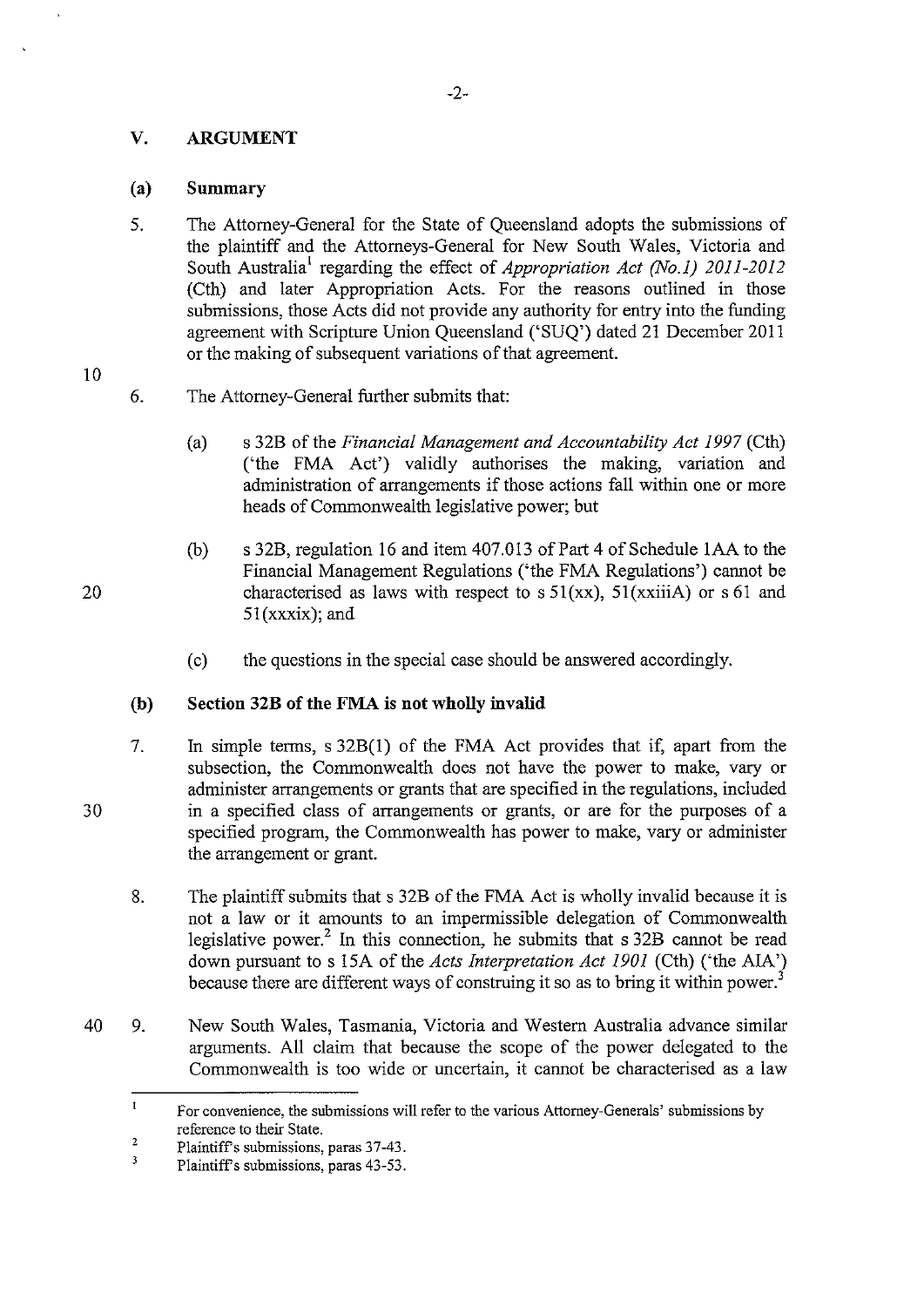with respect to any particular head of power.<sup>4</sup> New South Wales and Victoria also claim that there is no criterion in the terms or subject matter of the legislation that would permit  $s$  32B to be read down.<sup>5</sup>

10. These submissions should be rejected.

10

20

30

40

- II. First, although the literal words of s 32B of the FMA Act might suggest that it purports to apply to arrangements and grants that are clearly beyond the scope of Commonwealth legislative power to make, vary or administer, there is little difficulty in reading the provision down. It is well established that, under s 15 of the AlA, not only the terms of a law but 'the nature of the subject matter' can be used to read down a law that would otherwise be beyond power.<sup>6</sup> The subject matter of s 32B of the FMA Act concerns the making, variation and administration of arrangements and grants where those actions would otherwise be beyond Commonwealth power. So much is clear from the terms of s  $32B(1)(a)$  itself. That being so, s  $32B$  should be construed as authorising the making of regulations specifying arrangements and programs only where the making, variation or administration is authorised by one or more heads of Commonwealth legislative power. To do so does not require the Court to perform a task that is legislative rather than judicial.
	- 12. *R v Hughes ('Hughes')*<sup>7</sup> supports these conclusions. The question in that case was whether the Commonwealth Director of Public Prosecutions could validly prosecute the accused for offences under the *Corporations Law* (WA). The answer turned ultimately on the construction ofs 47(1) of the *Corporations Act 1989* (Cth), which provided:

Regulations under section 73 may provide that prescribed authorities and officers of the Commonwealth have prescribed functions and powers that are expressed to be conferred on them by or under corresponding laws.

13. A regulation made under s 73 had purported to confer on the Commonwealth DPP the function of instituting and conducting the prosecution of persons under corresponding laws such as the *Corporations Act* (WA).8 This brought into play the *Director of Public Prosecutions Act 1983* (Cth), about which Gleeson CJ, Gaudron, McHugh, Gummow, Hayne and Callinan JJ observed:<sup>9</sup>

> The DPP Act in a sense is supported by as many heads of power as from time to time have been exercised by the Parliament to create offences against Commonwealth laws. State law may create offences in

<sup>4</sup>  **New South Wales's submissions, paras 35-40; Tasmania's submissions, paras 14-38; Victoria's**  submissions, paras 31-34; Western Australia's submissions, paras 26-38.

 $\overline{5}$ New South Wales's submissions, paras 18-25; Victoria's submissions, paras 32-34.

<sup>6</sup>  *Pidoto v Victoria* (1943) 68 CLR 87 at 110-111 (Latham CJ).

<sup>7</sup>  (2000) 202 CLR 535.

<sup>8</sup>  9 This was r 3(l)(d) of the Corporations (Commonwealth Authorities and Officers) Regulations.

<sup>(2000) 202</sup> CLR 535 at 555 [40].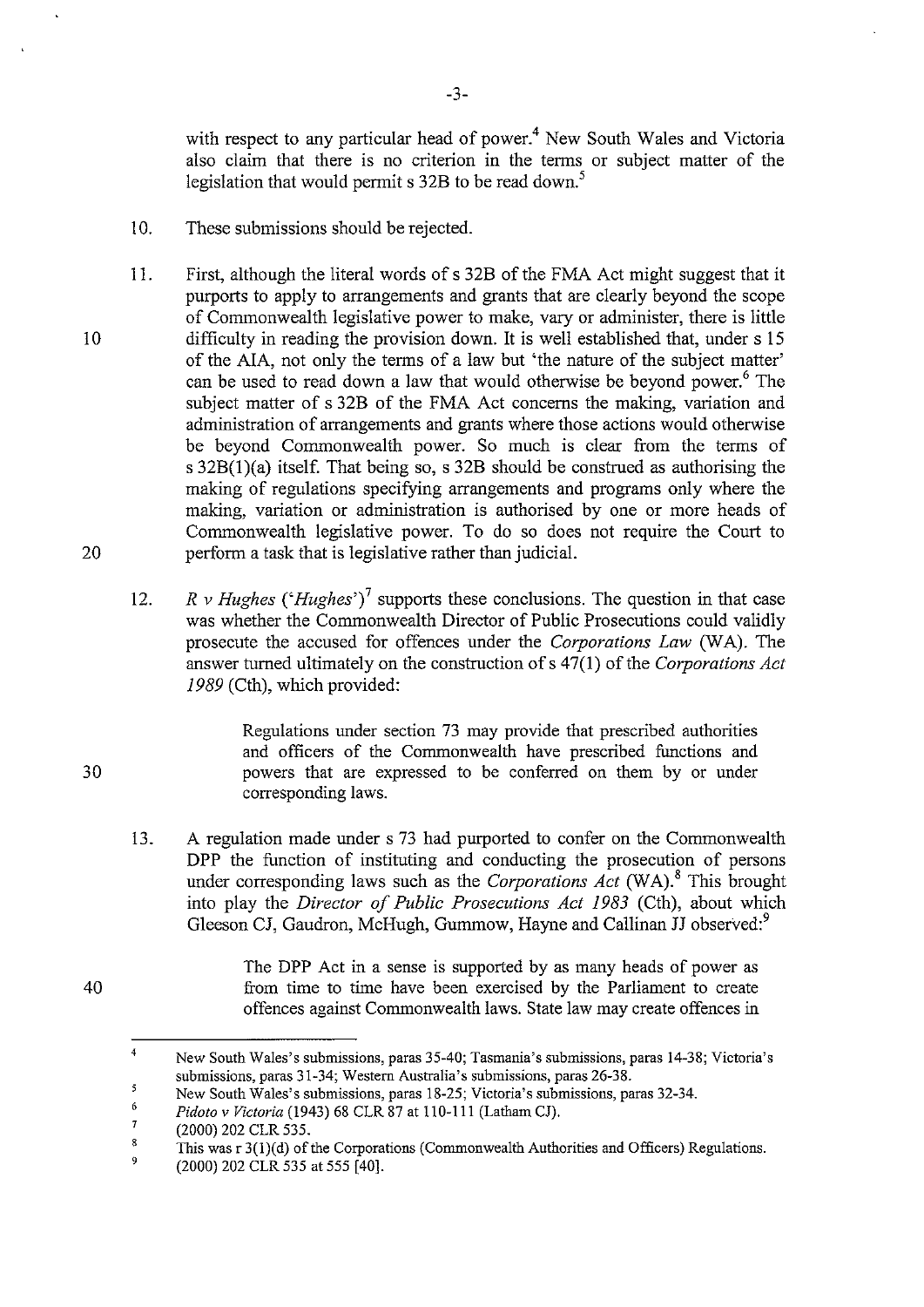fields where it would have been competent for the Parliament of the Commonwealth to enter directly by its own offence-creating legislation. The power conferred by  $s \frac{5l(x)}{x}$  with respect to foreign corporations and trading or financial corporations is an obvious example. In such a situation, a federal law which specifies that certain Commonwealth officers have powers and functions expressed to be conferred by the State law with respect to the prosecution of State offences is a law with respect to that head of federal legislative power.

- 10 20 14. Their Honours added that it was unnecessary to consider whether the offence provision could have been supported as a law under  $s \, 51$ (xx). That was because the particular offences with which Mr Hughes had been charged related to the making of investments in the United States; consequently, the Commonwealth Parliament could have enacted the offences under the trade and commerce power and the external affairs power. 10 Although the terms of the relevant offence provision in the *Corporations Law*  $(WA)^{11}$  were not restricted to matters within the trade and commerce power and the external affairs power, s 15A of the AIA could be applied to read down a Commonwealth provision expressed in general terms, including a power to prosecute, so as to apply only 'where the particular prosecution is supported by a head of power'. 12 On this basis, Gleeson CJ, Gaudron, McHugh, Gurnmow, Hayne and Callinan JJ construed s 47(1) as being limited to functions and powers in respect of matters within the legislative power of the Commonwealth.
	- 15. *Hughes* demonstrates that, for the purposes of applying s !SA of the AlA, a broad meaning is to be given to the concept of a provision's 'subject matter'.<sup>13</sup> The Court in effect construed s 47(1) of the *Corporations Act 1989* (Cth) as if it were intended to rely upon every available head of legislative power. Given the subject matter of s 32B of the FMA Act apparent from its terms, *Hughes*  suggests that the provision can be read down in the manner suggested in paragraph II above. To the extent that the plaintiff and other interveners contend otherwise, their submissions should not be accepted.
	- 16. Secondly, contrary to the submissions of New South Wales<sup>14</sup> and Western Australia,<sup>15</sup> Commonwealth laws may be valid notwithstanding that their connection with any particular head of power depends on a further step such as the making of regulations. *Hughes* again illustrates the point: s 47(1) of the *Corporations Act 1989* (Cth) allowed for prescribed authorities and officers of the Commonwealth to have prescribed functions and powers under corresponding laws. The heads of power, if any, supporting the conferral of the particular functions could only be determined after regulations purporting to prescribe

30

<sup>10</sup>  (2000) 202 CLR 535 at 556 [42].

II Section 1064.

<sup>12</sup>  (2000) 202 CLR 535 at 557 [43].

<sup>13</sup>  14 Any other view would be difficult to reconcile with the fact that s 47(1) of the *Corporations Act 1989* (Cth) was not limited to the conferral of functions and powers on the Commonwealth DPP.

<sup>15</sup>  New South Wales's submissions, para 38.

Western Australia's submissions, paras 32-38.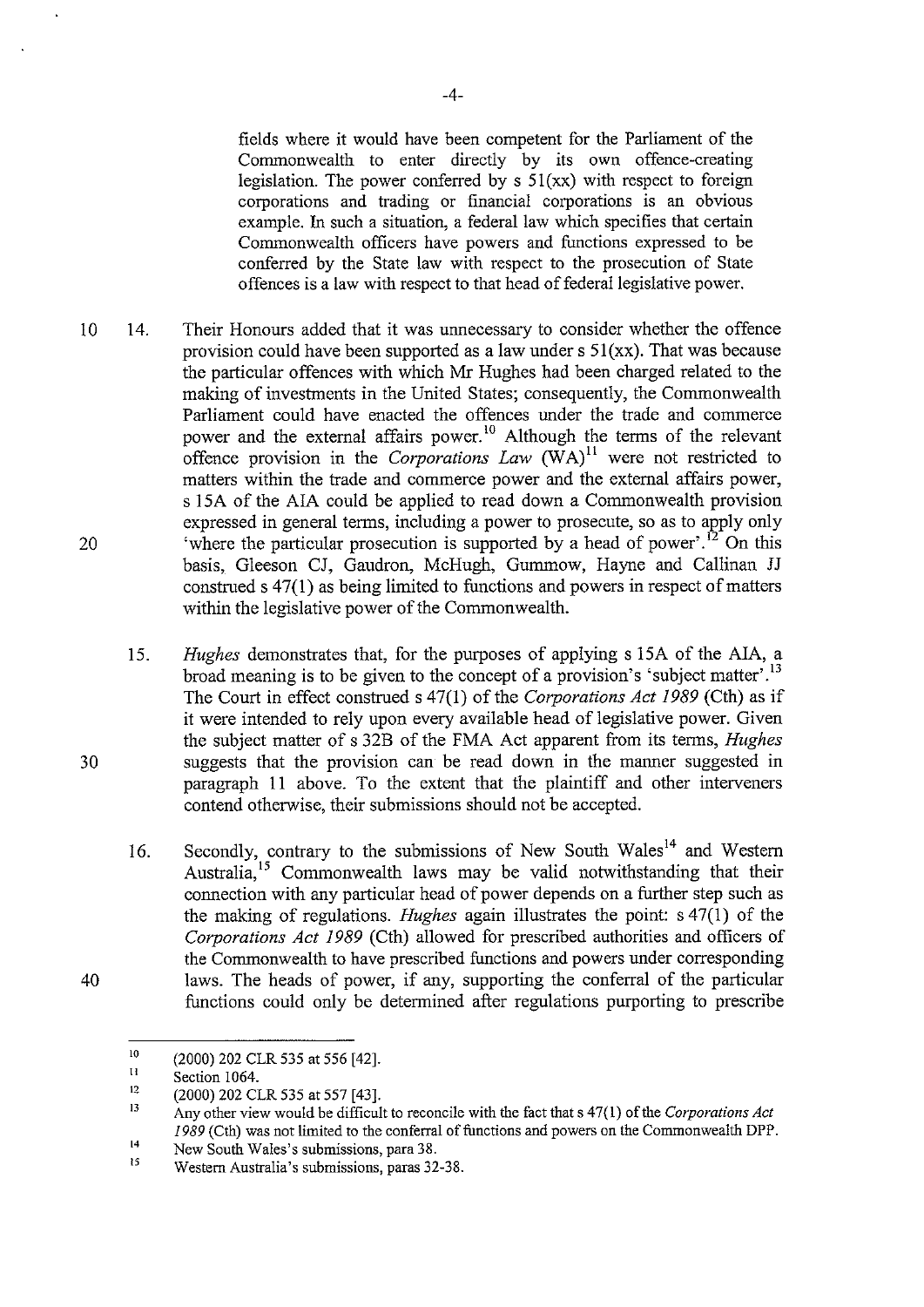functions were made. Yet all members of the Court held that s 47 was valid. In the same way, the fact that s 32B requires specification of arrangements and grants does not deprive it of validity.

17. Thirdly, s 32B of the FMA Act, construed in the manner outlined in paragraph 11 above, does not amount to an impermissible delegation of legislative power. 16 The concept of an impermissible delegation finds support in *obiter dicta* in *Victorian Stevedoring and General Contracting Co Pty Ltd and Meakes v Dignan* ('*Dignan*') and some later cases.<sup>17</sup> In *Dignan*, Dixon J remarked: <sup>18</sup>

> There may be such a width or such an uncertainty of the subject matter to be handed over that the enactment attempting it is not a law witb respect to any particular head or heads of legislative power.

18. In the same case, Evatt J remarked that the 'greater the extent of law-making power conferred, the less likely is it that the enactment [would] be a law with respect to any subject matter assigned to the Commonwealth Parliament'.<sup>19</sup> His Honour then pointed out that Parliament was 'not competent to "abdicate" its powers of legislation'.<sup>20</sup>

19. None of these *obiter dicta,* however, have invalidated any regulation-making power, and it is respectfully submitted that they should not apply here. Justice Dixon in *Dignan* did no more than indicate that in some unidentified circumstances uncertainty might prevent the enactment from being characterised as a law with respect to any particular head of power. His Honour did not, however, explain how one was to identify those circumstances or why a law that would otherwise be within the boundaries of federal legislative power would be regarded as not being with respect to a particular head of power.

20. In any event, here there is no relevant uncertainty. The FMA Regulations allow the executive to specify arrangements or grants for the purposes of s 32B of the FMA Act. If the specification allows the court to determine that the making, variation or administration of a particular arrangement is within power, then the regulation is authorised by the regulation-making power in  $s 65(1)(a)$  of the FMA Act. If the specification does not, then the regulation is not authorised. On either view, however, s 32B of the FMA Act cannot be described as so uncertain as not to be a law with respect to any head of power at all.

40

10

20

L6 17 Contrast New South Wales's submissions, paras 38-40; Tasmania's submissions, paras 26-38.

*Wishart v Fraser* (1941) 64 CLR 470 at 488 (McTiernan J); *Australian Communist Party v Commonwealth* (1951) 83 CLR 1 at 257 (Fullagar J).

<sup>18</sup>  (1931) 46 CLR 73 at 101.

<sup>19</sup>  (1931) 46 CLR 73 at 120.

<sup>20</sup>  (1931) 46 CLR 73 at 121.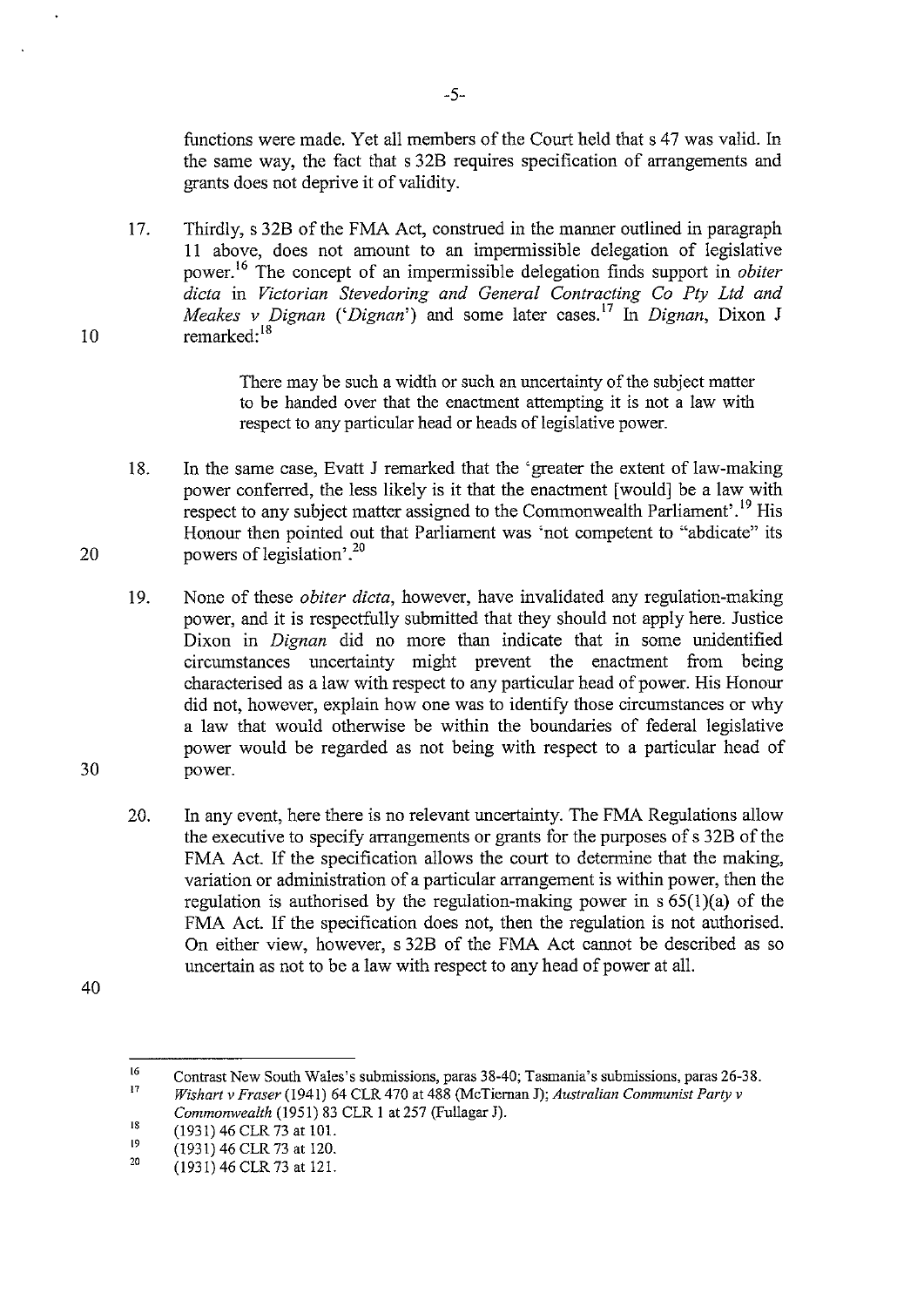21. The remarks of Evatt J in *Dignan* concerning abdication are even more problematic. As Mason CJ, Dawson and McHugh JJ explained in *Capital Duplicators Pty Ltd v Australian Capital Territory:* <sup>21</sup>

> There are very considerable difficulties in the concept of an unconstitutional abdication of power by Parliament. So long as Parliament retains the power to repeal or amend the authority which it confers upon another body to make laws with respect to a head or heads of legislative power entrusted to the Parliament, it is not easy to see how the conferral of that authority amounts to an abdication of power.

- 22. Members of the Court have approved that passage on several occasions.<sup>22</sup>
- 23. Since the Commonwealth Parliament retains the ability to repeal or amend s 32B of the FMA Act, the claim that the provision constitutes an impermissible delegation should therefore be rejected.
- 20 24. Finally, contrary to the claims of the plaintiff,<sup>23</sup> s 32B of the FMA Act is a 'law'. Where s 32B applies, it confers a new authority to make an arrangement, to administer an arrangement and to vary a grant or an arrangement under which public money may become expendable. In short, it functions as a declaration of the Commonwealth's power to carry out those activities with respect to identified arrangements, grants and programs. If, as Latham CJ suggested in *Commonwealth v Grunseit,<sup>24</sup>* a law includes 'a declaration as to power, right or duty', s 32B of the FMA Act should be characterised as a law and not as something else.
- 30 25. Accordingly, s 32B of the FMA Act is not wholly invalid. The critical question is whether the operation of s 32B, in relation to regulation 16 and item 407.013 of Part 4 of Sch lAA of the FMA Regulations, authorised the making and variation of the agreement with SUQ.

### (c) **Purported authorisation of the SUQ Funding Agreement invalid**

26. Item 407.013 of Part 4 of Sch 1AA of the FMA Regulations provides:

<sup>21</sup>  (1992) 177 CLR 248 at 265.

<sup>22</sup>  *Gould v Brown* (1998) 193 CLR 346 at 486-487 [286] (Kirby J); *Hughes* (2000) 202 CLR 535 at 574-575 [94] (Gleeson CJ, Gaudron, McHugh, Gununow, Hayne and Callinan JJ); *Byrnes v The Queen* (1999) 199 CLR I at 10-11 [4] (Gaudron, McHugh, Gummow and Callinan JJ). See also Permanent Trustee Australia Ltd v Commissioner of State Revenue (Vic) (2004) 220 CLR 388 at 420-421 [77]-[78] (Gleeson CJ, Gummow, Hayne, Callinan and Heydon JJ).

<sup>23</sup>  Plaintiff's submissions, paras 38-41.

<sup>24</sup>  *Commonwealth v Grunseit* (1943) 67 CLR 58 at 82 (Latham CJ), approved in *Plaintiff SJ57/2002 v Commonwealth* (2003) 211 CLR 476 at 512-513 [102] (Gaudron, McHugh, Gummow, Kirby and Hayne JJ). See also *Plaintiff M79-2012 v Minister for Immigration and Citizenship* (2013) 87 ALJR 682 at 700 [88] (Hayne J).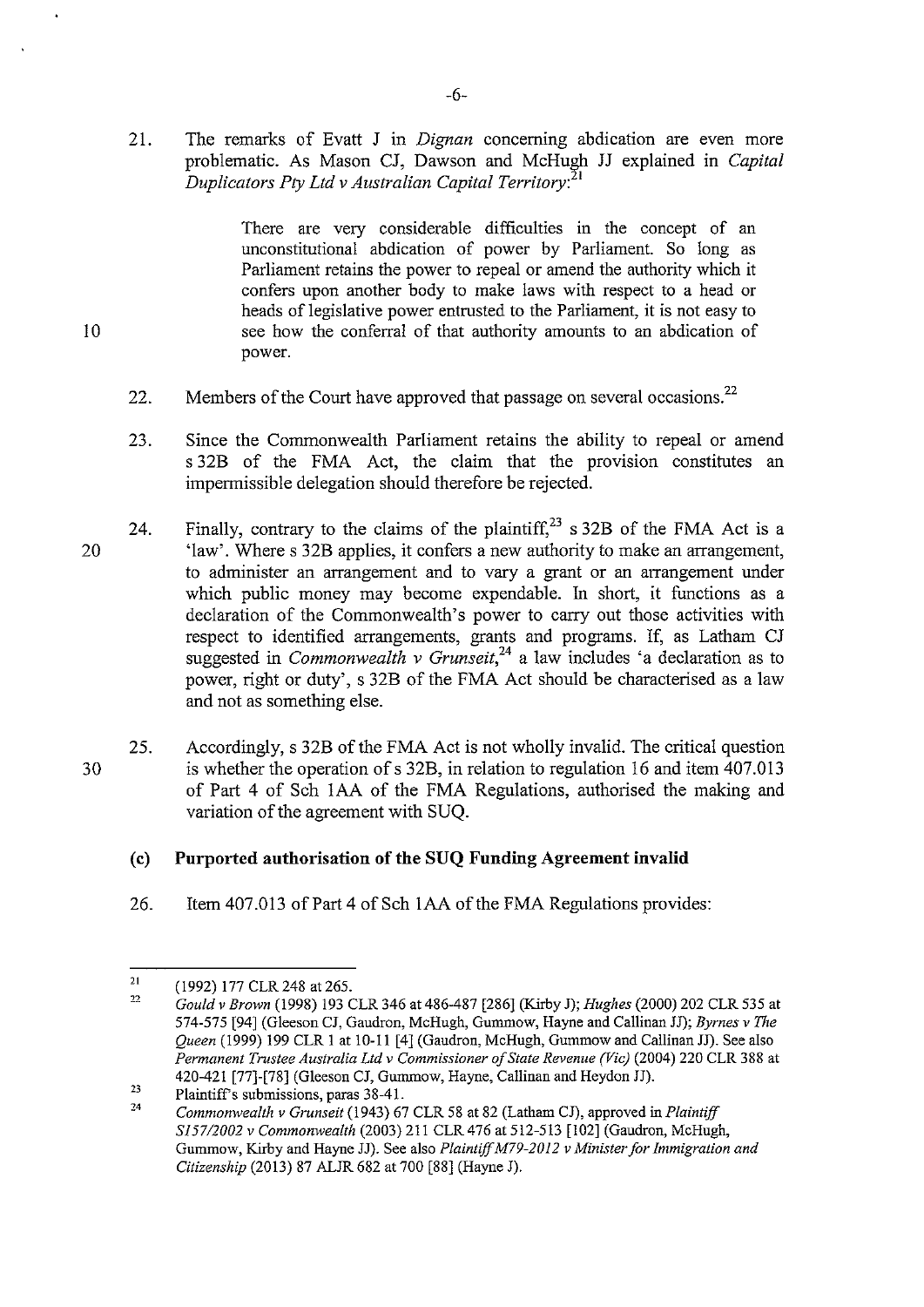### 407.013 National School Chaplaincy and Student Welfare Program (NSCSWP)

Objective: To assist school communities to support the wellbeing of their students, including by strengthening values, providing pastoral care and enhancing engagement with the broader community.

- 27. In determining whether item 407.013 authorised the making and variation of the agreement with SUQ, it is necessary to bear in mind that Part 4 of Sch IAA of the FMA Regulations is intended to do no more than specify a program for the purposes of s 32B. Once that program is specified, then by s  $32B(1)(b)$  (iii), the Commonwealth is granted power to make, vary or administer an arrangement for the purposes of the program, provided that the Commonwealth would have legislative power to carry out those activities. That follows from the construction outlined in paragraph II above.
	- 28. If, however, s 32B of the FMA Act, when read with relevant item in Part 4 of Sch lAA of the FMA Regulations, cannot be characterised as a law with respect to any head of power, then there would be no authority to make, vary or administer that program.
	- 29. In this case, the Commonwealth relies on three distinct sources of legislative power to support the making and variation of the agreement with SUQ: s  $51(xx)$ , s  $51(xxiiiA)$ , and s  $61$  and s  $51(xxix)$ .
	- 30. None of the heads of legislative power, however, would authorise the making and variation of the agreement with SUQ.
- 30 31. First,  $s \, 51(xx)$  of the Constitution would not authorise the making or variation of the agreement under s 32B of the FMA Act and item 407.013 because the provisions cannot be characterised as laws with respect to constitutional corporations. It is well established that the characterisation of a law depends on the rights, powers, liabilities, duties and privileges which the law creates.<sup>25</sup> Item 407.013 nowhere mentions the activities, functions or relations of trading or financial corporations. For that reason alone, it is difficult to see how item 407.013, read with s 32B of the FMA Act, could be characterised as a law with respect to s  $51(xx)$  of the Constitution.
- 40 32. In any event, the NSCSWP specified in item 407.013 is not limited to constitutional corporations. While version 6 of the Guidelines states that a Funding Recipient must be a legal entity that is incorporated under Commonwealth or State law, $26$  and while Funding Recipients must meet minimum standards, including governance structures, $27$  the Guidelines do not require a Funding Recipient to be a trading or financial corporation within the

20

<sup>25</sup>  *Grain Pool ofWA v Commonwealth* (2000) 202 CLR 479 at [16] (Gleeson CJ, Gaudron, McHugh, Gummow, Hayne and Callinan JJ).

<sup>26</sup>  SCB Core 147-148.

<sup>27</sup>  SCB Core 164-165.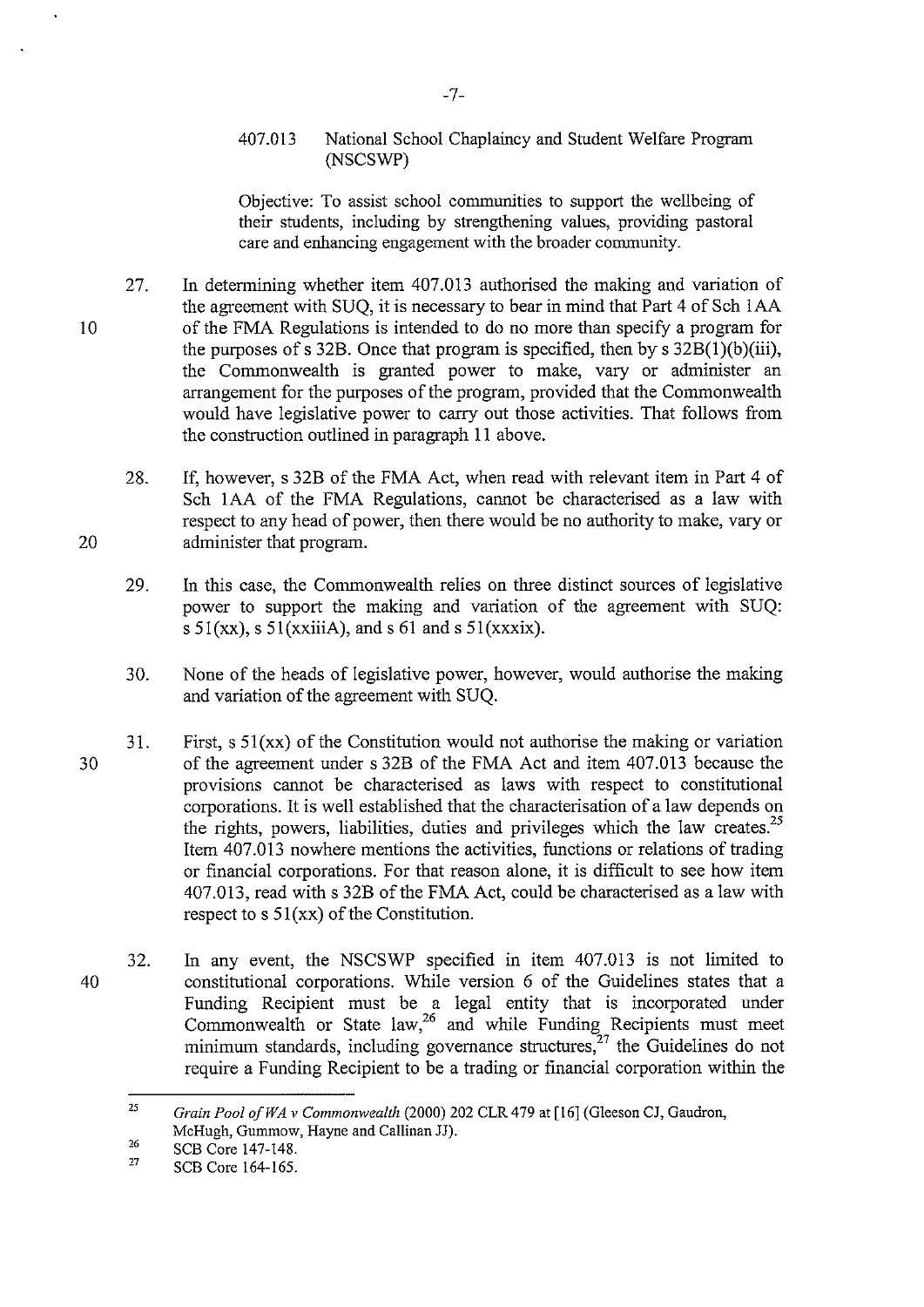meaning of s 51(xx). On the contrary, such Funding Recipients can be non-government schools or school community organisations such as a school governing body or Parents and Citizens' Association.28 Whether the Commonwealth contracts with a trading corporation under the NSCSWP is therefore happenstance. That factor also makes it difficult to see how s 32B of the FMA Act and item 407.013 could be characterised as laws under  $s \frac{51}{xx}$ of the Constitution<sup>29</sup>

- 10 33. Secondly, s 51(xxiiiA) of the Constitution would not authorise the making and variation of the agreement with SUQ because s 32B of the FMA Act and item 407.013 cannot be characterised as laws with respect to the provision of 'benefits to students'. As Hayne J and Kiefel J each explained in *Williams,* the word 'benefits' in the term 'benefits to students' does not mean anything that is of advantage to students.<sup>30</sup> The word 'benefits' in s 51(xxiiiA) instead carries the narrower meaning of 'a payment to or for an individual for provision of relief against the consequences of identified events or circumstances: sickness, unemployment, hospital treatment, pharmaceutical needs or being a student'.<sup>31</sup>
- 20 30 34. That narrower meaning is supported not only by the text of  $s$  51(xxiiiA) but also by consideration of the results of adopting the broader view of 'benefit'. Such a view would entail that the power to make laws with respect to the provision of benefits to students would be 'radically different from the other elements of legislative power given by s 51(xxiiiA)', such as maternity allowances, widows' pensions, child endowment, and unemployment, pharmaceutical, sickness and hospital benefits.<sup>32</sup> More specifically, it would entail that the power to make laws with respect to the provision of 'benefits to students' would approach a general power to make laws with respect to education; $^{33}$  and it would raise the question of why the power for the provision of' sickness and hospital benefits' did not render the power for the provision of 'medical ... services' superfluous. 34 These contextual considerations support giving 'benefits' in s  $51(xxii)$  the narrower meaning in paragraph 33 above.<sup>35</sup>

<sup>28</sup>  29 SCB Core 148.

If (contrary to the submissions above) the character of SUQ were thought to support the characterisation of s 32B of the FMA Act and item 407.013 as laws with respect to s  $51(xx)$ , the Attorney-General would submit that SUQ is not a trading corporation. SUQ obtains the great bulk of its funding from donations and government grants, and its objects are religious, not commercial: see SCB Core 106-107, SCB Vol. I 68. If necessary, the Conrt should re-open *R v Federal Court of Australia; Ex Parte Australian National Football League* (1979) 143 CLR 190 and *State Superannuation Board (Vic) v Trade Practices Commission* (1982) !50 CLR 282, which hold that a corporation is a trading corporation if a substantial or sufficiently significant part of its activities are trading activities.

<sup>30</sup>  (2012) 248 CLR !56 at 279 [280]-[281] (Hayne J), 367 [572]-[573] (K.iefel J).

<sup>3</sup>l (2012) 248 CLR !56 at 279 [282] (Hayne J).

<sup>32</sup>  (2012) 248 CLR 156 at 279 [281] (Hayne J).

<sup>33</sup>  (2012) 248 CLR !56 at279 [281] (Hayne J).

<sup>34</sup>  (2012) 248 CLR !56 at 280 [284] (Hayne J).

<sup>35</sup>  The historical materials do not clearly indicate that 'benefits to students' was intended to have a wider meaning. It is true that s 14 of the *Education Act 1945* (Cth), an Act that predated the insertion ofs Sl(xxiiiA) of the Constitution, established a Universities Commission with various **functions. One was to arrange "for the training in Universities or similar institutions, for the**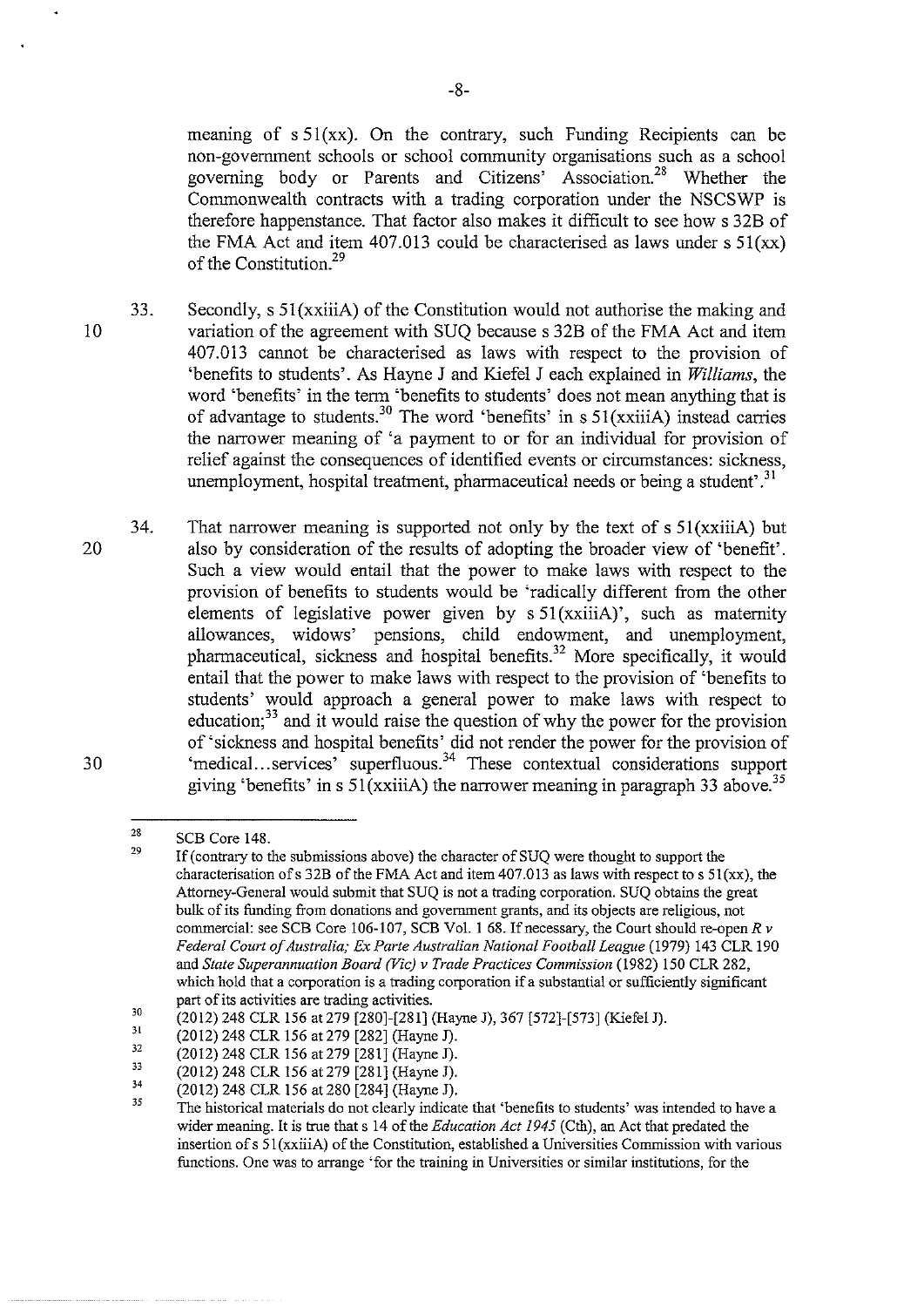- 35. Once it is accepted that 'benefits' has the narrower meaning indicated above, it is impossible to characterise s 32B of the FMA Act and item 407.013 as laws with respect to benefits to students. The NSCSWP goes well beyond offering a payment in relief against the consequences of being a student. lndeed, it is not even limited to students. Item 407.03 refers to the objective of the NSCSWP as assisting 'school communities to support the wellbeing of their students, including by strengthening values, providing pastoral care and enhancing engagement with the broader community'. Version 6 of the Guidelines is framed in similar terms.<sup>36</sup> These descriptions make it clear that the chaplaincy services are designed to offer a benefit, in the widest sense, to students, staff and other members of school communities. Accordingly, s 32B of the FMA Act and item 407.013 cannot be characterised as laws under s Sl(xxiiiA) of the Constitution.
- 36. Thirdly, s 32B of the FMA Act and item 407.013 are not supported by s 61 and s 51(xxxix) of the Constitution. Any suggestion that they are is contrary to the decision in *Williams,* which held that the National School Chaplaincy Program was not authorised by s  $61<sup>37</sup>$
- 37. It follows that the Commonwealth cannot rely upon s 32B of the FMA Act and item 407.013 to authorise the making and variation of the agreement with SUQ.
- 38. The questions in the special case should be answered accordingly.

20

purpose of facilitating their re-establishment of persons who are discharged members of the Forces within the meaning of the *Re-establishment and Employment Act 1945'.* Another function was to 'assist other persons to obtain training in Universities and similar institutions'. These do not demonstrate, however, that anything that might be of advantage to students would have fallen within the term 'benefits to students' in s 51(xxiiiA). Nor do they demonstrate that a program such as the NSCSWP, which is designed to support the 'wellbeing' of students in a variety of ways, including by strengthening values, would be valid under s 51(xxiiiA).

<sup>36</sup>  37

SCB Core 145. The majority rejected the broad submission that the Commonwealth's executive power necessarily extended to spending public money that had been lawfully appropriated: (2012) 248 CLR !56 at [83] (French CJ), [138]-[159] (Gummow and Bell JJ), [238]-[252] (Hayne J), [497]- [534] (Crennan J), [577]-[595] (Kiefel J). The majority also rejected any suggestion that the National School Chaplaincy Program could be supported by the peculiar responsibilities of the Commonwealth as a national government: see at [83] (French CJ), [146] (Gummow J), [240] (Hayne J), [498]-[507] (Crennan J), [594] (Kiefel J).

For the reasons outlined in the submissions of New South Wales and Victoria, in particular, leave to re-open *Williams* should be refused: see New South Wales's submissions, paras 50-55; **Victoria's submissions, paras 7-8.**